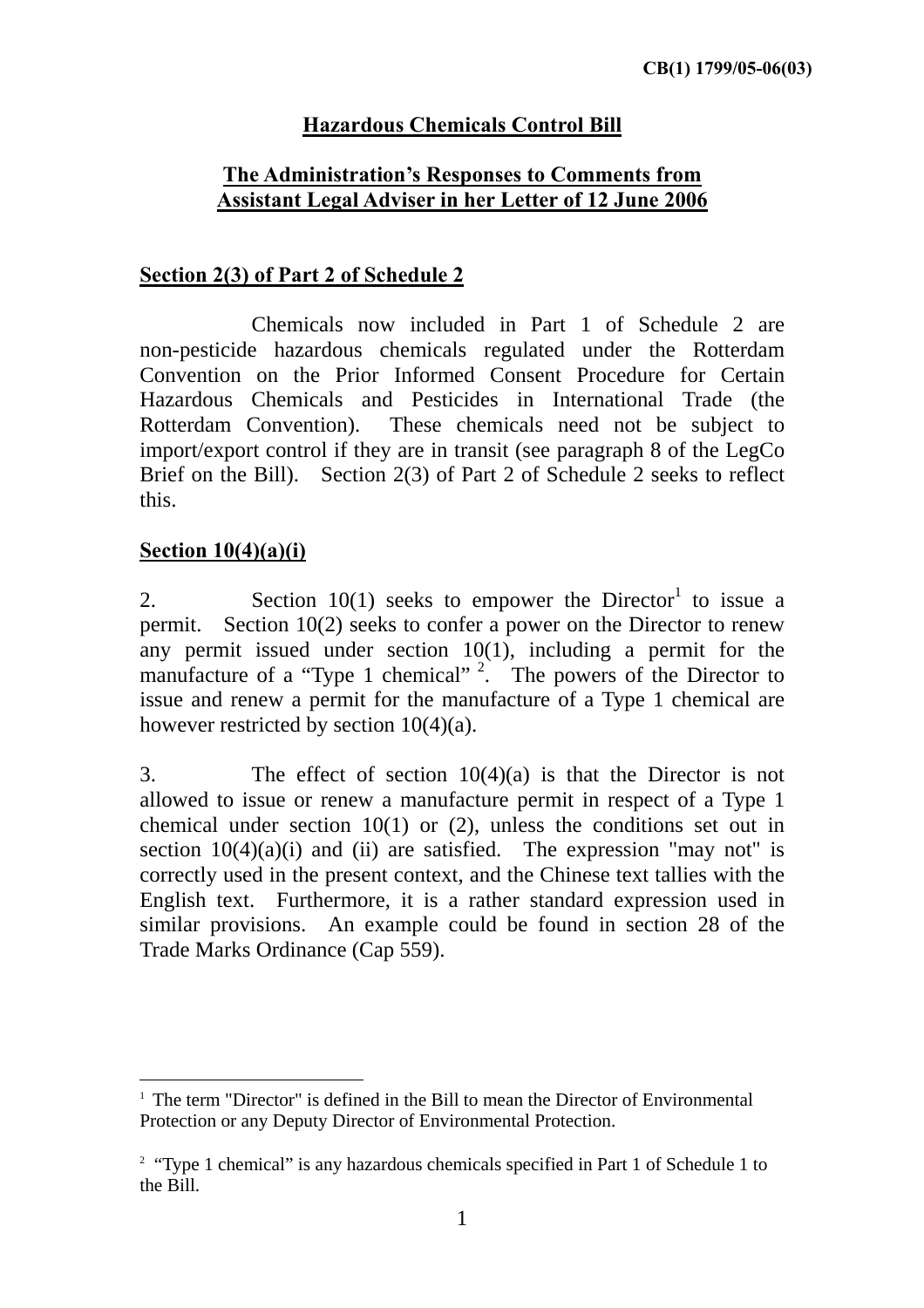## **Section 13(2) and (3)**

4. Sections 13(2) and (3) seek to ensure that any variation of the permit conditions will be consistent with Hong Kong's obligations under the Rotterdam Convention and the Stockholm Convention on Persistent Organic Pollutants. As regards the second half of the sentence in section 13(3), this seeks to confirm, for the avoidance of doubt, the Director's power to vary the permit conditions even if this results in a more stringent measure than that required under the two **Conventions** 

### **Section 34(1)(b)**

5. The expression "there are reasonable grounds for believing that there is or may be at the premises any thing that is or contains, or is likely to be or contain, evidence of the commission of an offence" in section 34(1)(b) also appears in other ordinances. An example is section 24(2) of the Non-Local Higher and Professional Education (Regulation) Ordinance (Cap 493). To persuade the court to issue a warrant, the Administration may need to give evidence to show the basis for issuing the warrant. Each case has to be considered, having regard to the circumstances of the case.

# **Section 41(a)**

6. Section 41(a) is concerned with criminal proceedings against a person under the Bill in his capacity as employer. The provision seeks to make clear that it is not a defence for the employer to show that his employee acted without authority.

# **Section 41(b)**

7. Sections  $6(3)$ ,  $7(3)$ ,  $8(3)$  and  $9(3)$  provide that "In any proceedings for an offence under subsection (1), it is a defence for the person charged to prove that he did not know and could not with reasonable diligence have known that the chemical was a scheduled chemical". An employer who is the subject of such proceedings may raise the defence by proving that he did not know and could not with reasonable diligence have known that the chemical was a scheduled chemical. The employer's ability to raise the defence is not affected by section 41(b), which provides that in the absence of evidence to the contrary, any material fact that is known to the employee is to be regarded as having been known to the employer. The provision allows the